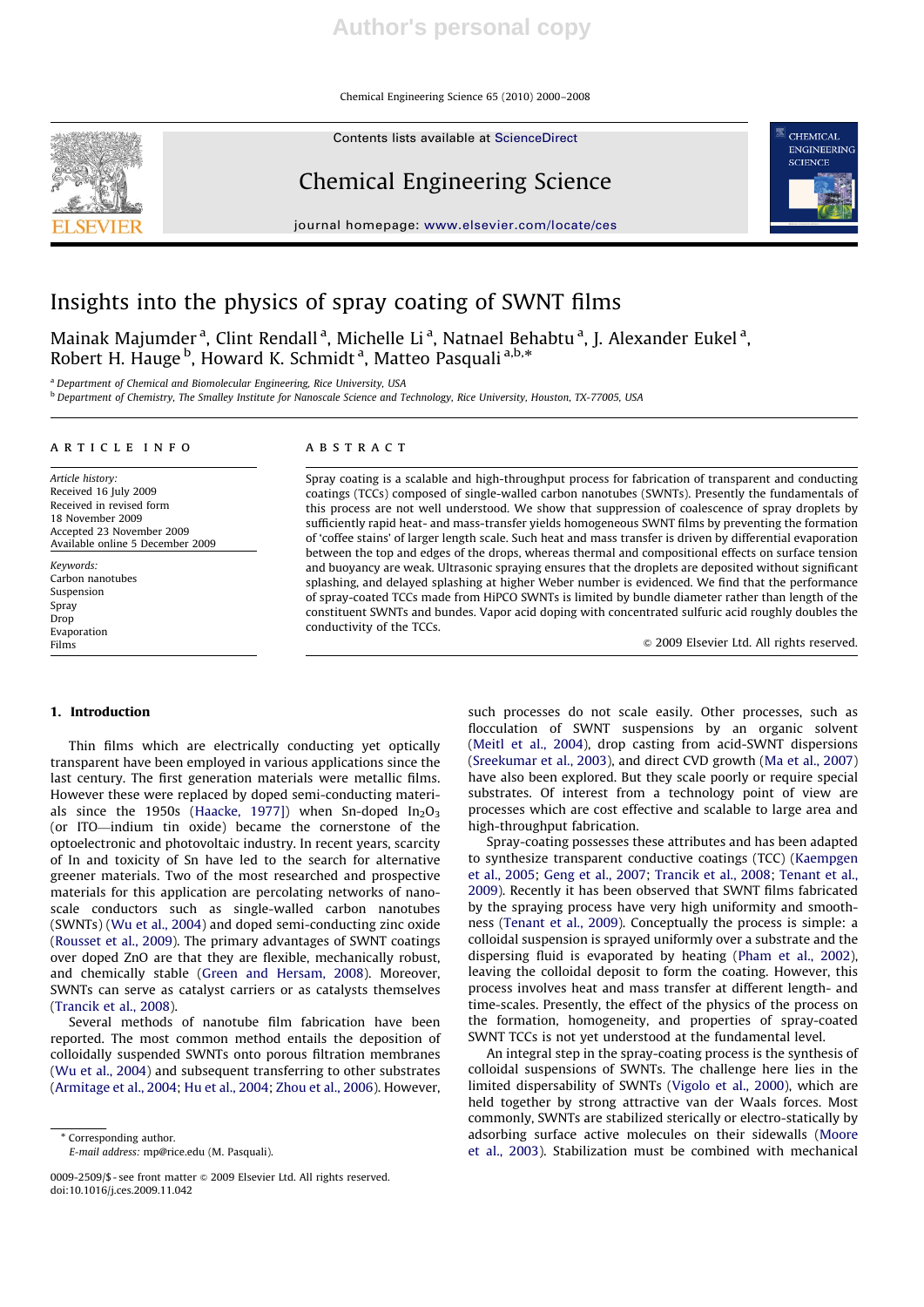debundling, usually by sonication (impingement with highenergy sound waves). However, this process also causes the longer tubes to break (Badaire et al., 2004), which is undesirable because longer SWNTs yield more conductive films (Hecht et al., 2006).

A SWNT dispersion typically consists of one-third metallic (armchair or small bandgap, few meV) and two-thirds semi-conducting ( $\sim$ 0.5–1 eV bandgap) nanotubes. The overall conductivity of the films is limited by the presence of the semiconducting fraction (Bernholc et al., 2002). Several compounds, either electron rich or electron deficient, are known to enhance or modulate the conductivity of carbon nanotubes, particularly by creating extra charge carriers in the semi-conducting SWNTs (Zhou et al., 2000). The most common and widely utilized are strong acids (Geng et al., 2007; [Zhou et al., 2005). Studies based on X-ray diffraction have shown that strong acids such as  $H<sub>2</sub>SO<sub>4</sub>$ intercalate the bundles as anhydrous acid anions. These species form a charge transfer complex with the nanotubes and increase their electrical conductivity (Ericson et al., 2004; Zhou et al., 2005). This is the accepted molecular basis of doping of SWNT-based materials by acid. However, the effect of the doping conditions of the acids, particularly in the vapor state, can alter significantly the film properties and has not been addressed.

In this article, we measure the DC sheet conductivity and optical transparency of films and combine these properties into a single figure of merit (Dan et al., 2009). The figure of merit allows easier interpretation of the effect of the experimental parameters on the film performance as well as comparison with other candidate materials and processes. We investigate the coating formation, homogeneity, and final properties from three different types of SWNT colloidal phases: an unstable suspension of SWNT in an organic solvent, a surfactant stabilized aqueous suspension, and a surfactant/co-surfactant stabilized suspension. The footprints of the droplets are examined by optical microscopy and AFM, and an order-of-magnitude analysis is performed to understand the relative effect of the physical and chemical processes which control the formation of the coatings. The impact of preparation conditions of the SWNT suspensions—particularly sonication time—affecting the coating performance is determined, and the effect of acid doping affecting film performance is studied by Raman spectroscopy.

## 2. Experimental section

## 2.1. Synthesis and characterization of SWNT suspensions

SWNTs (HiPco, Rice University, batch #187.3) (Bronikowski et al., 2001) purified by a method described earlier (Xu et al., 2005) were utilized in this investigation. Suspensions of SWNTs in water were prepared by adding 20 mg of SWNT to 20 ml of 5 wt% SDBS solution. The suspension was homogenized for 1 h and then ultrasonicated for 5–120 min with an ultrasonic processor (CPX 600, 20 kHz, 600W, Cole Parmer Instruments) followed by centrifugation at 10,000 rpm for 25 min to remove the large bundles of SWNTs, which constitute most of the material. It should be noted that the centrifugation step was identical for each dispersion regardless of the sonication time employed. The supernatant (concentration  $\sim$  40–60 mg l<sup>-1</sup>, as measured by optical absorbance at 763 nm) (Moore and Single, 2005) was used for making the films. We did not observe any systematic variation in the concentration of the SWNTs in the supernatant as a function of sonication time. SWNT–isopropyl alcohol (IPA) suspensions were prepared by adding directly  $\sim$  4–5 mg of SWNTs into 100 ml of IPA and sonicating for 120 min. Triton-X/SDBS/ SWNT suspensions were prepared by adding equal amounts of

Triton-X-100 solution  $(1 g l^{-1})$  and SWNT-SDBS suspension (40–60 mg  $l^{-1}$ ), and then evaporating half of the water to reach a concentration of SWNTS comparable to the SWNT–SDBS suspensions. Contact angle and surface tension were measured with a CAM-200 instrument (KSV Instruments, Finland) in sessile drop and pendant drop modes, respectively. The density of each suspension was measured by weighing small samples (1–3 ml) of it. Viscosity of each suspension as a function of shear rate was measured on ARES rheometer (Rheometric Scientific).

## 2.2. Spray-coating apparatus, SWNT-coating fabrication and characterization

The schematic of the spray-coating apparatus is shown in Fig. 1. It consists of an ultrasonic atomizer (Model 06-5108, 120 kHz operation frequency (f), Sono-tek Corporation, NY) connected to a syringe pump, steering air to carry the droplets to the coating surface, and a hot-plate attached to a computercontrolled x–y stage (Velmex Stepping Motor Controller, Velmex Inc., NY). After fabrication, the films produced from surfactant suspensions were dipped in a 1:1 methanol/water bath heated at 60 $\degree$ C for 3–4 h to remove residual surfactant and were then dried in ambient conditions.

Vapor-phase acid doping of the films was performed in a setup shown in Fig. 1. The vapor-phase method was chosen over a liquid-phase doping technique to avoid potential mechanical damage to the film by the liquid flow.

The DC sheet resistance of the films was measured by an Alessi four-point probe apparatus, and the transparency was measured by the transmittance at 550 nm in a UV–Vis Spectrophotometer (Model UV-3101 PC, Shimadzu).

## 3. Results and discussion

In a homogenous film of a homogenous material, the DC sheet resistivity depends linearly on the natural logarithm of the transparency. In carbon nanotube coatings, the conductivity arises from a network of connected conducting sticks, a sharp change in the resistivity vs. log-transparency curves is often observed in experimental data, indicating loss of percolation in the network. The critical thickness (and hence conductivity and transparency) where this occurs depends on the specific composition of the material, i.e., length and diameter of the nanotube or bundles, as well as the deposition method. The quality of a film can be assessed with a single figure of merit (FOM) (Dan et al., 2009):

$$
FOM = -Rln(TR) \tag{1}
$$

Here TR is a ratio. The units of resistivity determine the units of the figure of merit. Hereafter, it is reported in  $\Omega$  sq<sup>-1</sup>. The merit number is useful to compare films of different thickness and therefore different conductivity and transparency. Lower merit number denotes better films. For example, typical values of conductivity of ITO films are  $\sim$  28  $\Omega$  sq<sup>-1</sup> at 90% transmittance (Yong et al., 2007), which lead to a merit number of  $\sim$ 3. The potential application space of the transparent conductive coatings can be assessed by using merit numbers. Transparent conductive coatings with merit numbers as large as  $10^6$  can be used for electrostatic dissipation, while with merit numbers approaching  $\sim$  150 and  $\sim$  100 are appropriate for cathode ray tubes and touchscreen applications (Kaempgen et al., 2005). Conducting films made from nano-scale conductors with merit numbers in the range 100–500 have been shown to perform with efficiencies comparable to ITO in dye sensitized solar cells (Wang et al., 2008), although films with merit numbers close to ITO ( $\sim$ 3) are more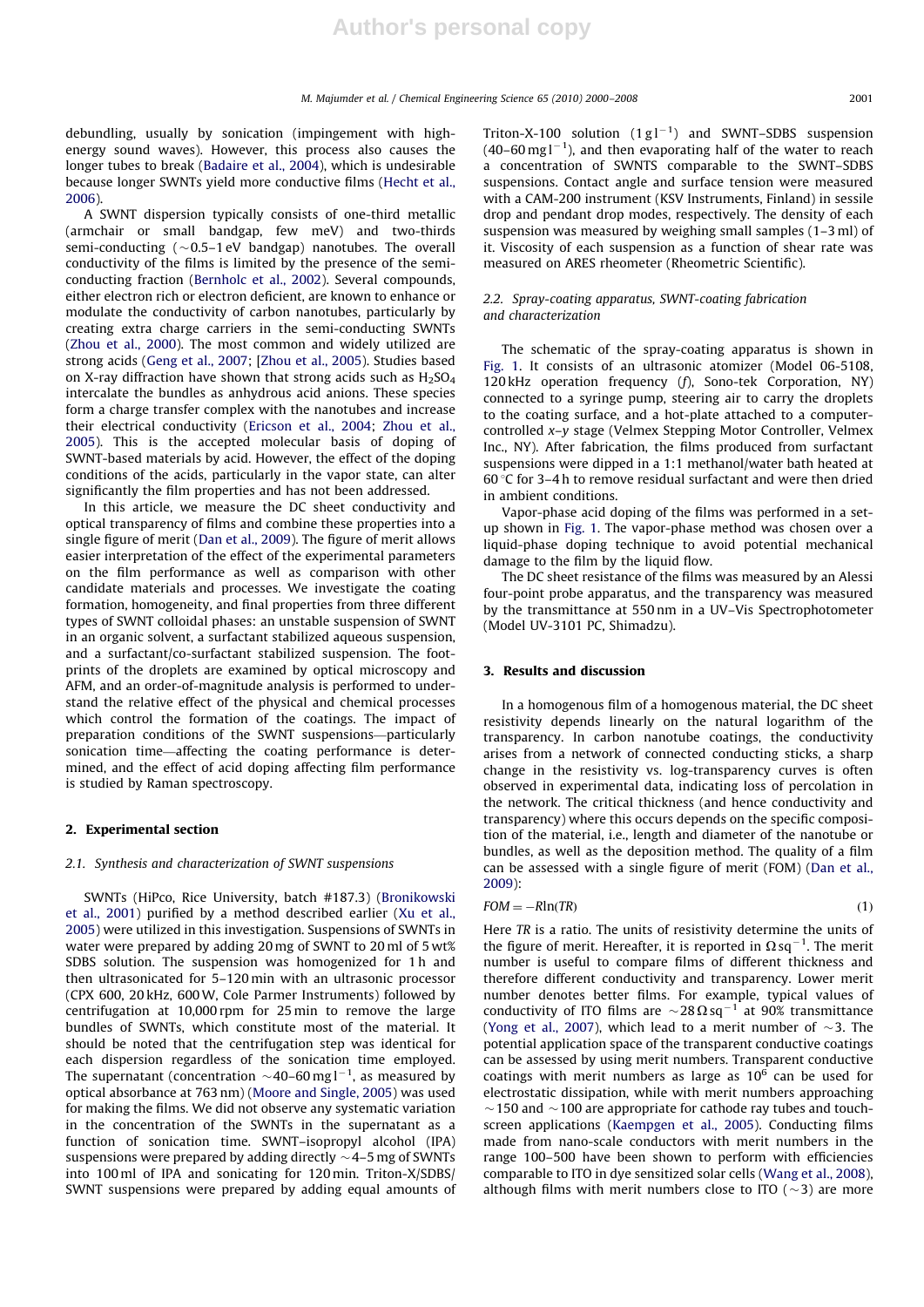#### 2002 M. Majumder et al. / Chemical Engineering Science 65 (2010) 2000–2008



Fig. 1. Schematic of the spray-coating process. The SWNT dispersion in a syringe pump (A) is atomized by an ultrasonic droplet generator (B), (C) is the steering-air flow which forces the liquid drop to deposit on the substrate of interest. The drops are sprayed on a heated substrate ( $\sim$ 180–200 °C) (D), kept on x–y stage (F), controlled by the computer (G), to form the coating (E). Inset: Apparatus for vapor-phase doping of SWNT films, (H) heating element, (I) CNT film, (J) cover slip on a Petri dish and (K) liquid acid.

#### Table 1

Summary of the physical characteristics of the SWNT suspensions, estimated droplet diameter, and experimentally obtained size of the footprint of the droplet.

| Dispersion of SWNT  | Surface tension | Contact angle   | Density               | Estimated diameter $(D_{0.5})$ | Diameter of the footprint of dried |
|---------------------|-----------------|-----------------|-----------------------|--------------------------------|------------------------------------|
|                     | (dyn/cm)        | on glass (deg.) | (gm/cm <sup>3</sup> ) | of droplet $(\mu m)$           | droplet on glass $(\mu m)$         |
| $SDBS + water$      | $25.1(+0.43)$   | 16.5            | 1.22                  | 11.2                           | $55.12(+21.7)$                     |
| SDBS+Triton-X+water | $31.2(+0.21)$   | 24.8            | 1.06                  | 12.6                           | $44.6(+15.7)$                      |
| Isopropylalcohol    | $21.4(+0.19)$   | 4.5             | 0.79                  | 12.3                           | $200(+92)$                         |

prevalent in solar-cell applications. A recently discovered advantage of films composed of SWNTs is that they can transmit IR part of the solar spectrum much more efficiently than ITO (Hu et al., 2009). For applications in flat panel displays and EMI shielding, more stringent requirements of merit numbers  $\sim$ 80 and  $\sim$ 10 are required (Kaempgen et al., 2005).

## 3.1. Spray-coating process

The spray-coating process (depicted in Fig. 1) involves several steps such as droplet generation by the ultrasonic generator, deposition of the droplets onto the substrate by the steering-air flow, and drying of the droplets on a heated substrate to form a film. The optimal speed of the x–y translation stage ( $\sim$ 10 cm s $^{-1}$ ) was estimated by considering the heat and mass transfer from the heated substrate such that the drying time was small enough to avoid significant droplet coalescence while, at the same time, a uniform coating in the minimal number of spraying cycles is attained. Most coatings were formed by a  $\sim$  12 cm zig-zag raster in the x-direction, followed by a  $\sim$  1 cm y-translation and then another  $\sim$  12 cm raster in the opposite x-direction. The coating thickness was controlled by the number of rasters. The scheme of the zig-zag raster is shown in Supplemental Section S1. Neglecting edge effects,  $\sim$  12 cm<sup>2</sup> (12 cm  $\times$  1 cm) planar area could be coated in 1 s by the method described here. Although the coatings were produced by multiple rasters, we also studied the footprints (uniformity and diameter) of  $\sim$  40–45 individual droplets (roughly circular) obtained by each single raster as a function of processing parameters.

## 3.2. Droplet footprints: drying time-scales and drop coalescence; splashing and deposition

The ultrasonic atomizer generates droplets of uniform size by electro-mechanical transduction of piezoelectric crystals, which provide a squeeze-mode action on liquids flowing through a metallic (Ti) capillary. The droplet size generated by this sub-MHz droplet generator can be predicted with reasonable accuracy by the following experimental correlation, which is based on the more fundamental Kelvin equation for the wavelength of the sonically generated capillary waves (Lang, 1962; Berger, 1998):

$$
D_{0.5} = 0.34 \left(\frac{8\pi\sigma}{\rho f^2}\right)^{1/3} \tag{2}
$$

Here  $D_{0.5}$  is the mean drop diameter,  $\sigma$  is the surface tension of the liquid,  $\rho$  is the density of the liquid, and f is the frequency of the droplet generator. Without steering air, the ultrasonic nozzle emits fine droplets, most of which never reach the substrate. Therefore, an adequate steering-air velocity ( $\sim$ 20 lmin<sup>-1</sup>) was also determined. Under these conditions, the diameter of the droplets of SWNT suspension ranged from 11 to 13  $\mu$ m. The measured droplet footprints ranged from  $\sim$  40 to 200  $\mu$ m for different SWNT suspensions (Table 1), characteristic of liquid films of 25–900 nm thickness. Clearly the more wetting (smaller contact angle) suspensions produced larger footprints, which is consistent with the observations of Qiao and Chandra (1997). The shape and size of the droplet footprints depend primarily upon drop-coalescence time-scales, the droplet spreading dictated by the wettability on the surface, drying time-scales, and splashing versus deposition of the droplets impinging on the surface by the steering-air velocity. The physics of these processes governing film formation is discussed in the subsequent sections.

Fig. 2 shows images and figure of merit of the TCCs made from IPA–SWNT, SDBS–SWNT and SDBS/Triton-X. It was hypothesized that the nanotubes in IPA without the surfactant would provide better electrical contact in the percolating network with lower FOMs. however, coatings created using IPA are substantially inferior to those created with SDBS–SWNT (FOM of 700–800 vs. 400–500, respectively) dispersions used in this study. Undisturbed IPA dispersions separate into two layers (SWNT-rich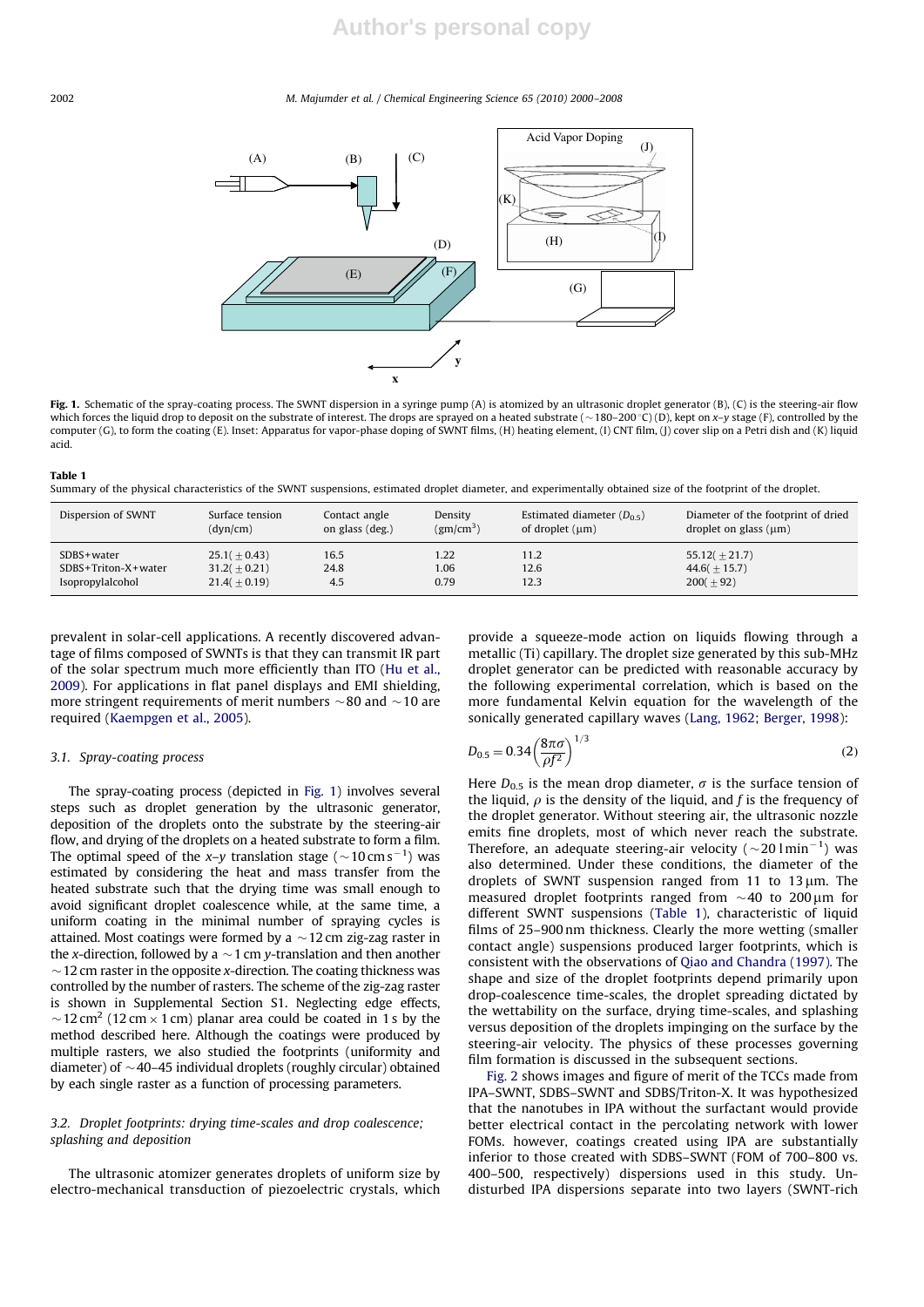M. Majumder et al. / Chemical Engineering Science 65 (2010) 2000–2008 2003



Fig. 2. Photographs of TCCs made from (A) IPA–SWNT, FOM=700; (B) SDBS–TritonX–SWNT, FOM=10,000 and (C) SDBS–SWNT, FOM=450. Optical micrograph of the footprints of (D) IPA-SWNT and (E) SDBS-SWNT spray droplets deposited on a glass substrate at elevated temperature (180-200 °C) showing coffee-stain formation at the edges of the drop. The diameter of the footprints was measured and a statistic of  $\sim$  40 footprints is reported in the succeeding table. (F) AFM (height) of a 10  $\mu$ m  $\times$  10  $\mu$ m (scan height 50 nm) scan of the edge of a spray dried on a mica-sheet showing that some degree of alignment is provided by the flow of particles to the pinned drops.

and IPA-rich) within hours. Footprints of the droplets from IPA–SWNT suspensions (Fig. 2(D)) show significant sedimentation of particles and presence of large SWNT bundles. Conversely, SDBS–SWNT droplets form homogeneous layers (Fig. 2(E)). Therefore, the better stability of the SWNT dispersions is crucial for obtaining uniform films with superior properties. The mixture of the surfactants, SDBS and Triton-X, yielded poor results, with merit numbers on the order of  $10^4$ or higher after washing the surfactant, possibly because of flocculation in the suspension.

Spraying the SWNT suspension onto a room temperature substrate yielded considerable drop coalescence and therefore non-uniform films. Coalescence was suppressed by heating the substrate to 180–200 °C. Fig. 3(A) and (B) illustrates this effect. The influence of this convective heat transport in the coating formation can be assessed by defining the important dimensionless numbers (Incropera, 2007):

$$
Gr = \frac{g\beta(T_s - T_{\infty})L^3}{v^2}, \quad Ra = Gr \times Pr,
$$
  
\n
$$
Nu = 0.54Ra_L^{1/4}, \quad h = \frac{Nu \times k}{L}
$$
 (3)

Gr is the Grashof number, which characterizes the strength of convective flow (driven by buoyant forces due to temperature gradients) to viscous forces; Pr is the Prandtl number, which is the ratio of molecular diffusivity of momentum to the molecular diffusivity of heat; and Ra is the Rayleigh number, which characterizes the strength of convective heat transfer. Nu is the Nusselt number—the ratio of conductive resistance to convective thermal resistance of the liquid film. It is calculated from McAdam's correlation between Nu and Ra for the case of a hot horizontal planar surface facing upwards. Here g is the gravitational acceleration,  $\beta$  is the volumetric thermal expansion coefficient,  $v$  is the kinematic viscosity of the fluid,  $T_S$  is the substrate temperature,  $T_\infty$  is the ambient temperature, and L is the length scale associated with the convective heat transfer. For

the purposes of these calculations,  $T_s \sim$ 453K (measured with a digital thermometer, model H12, Omega),  $T_{\infty}$  is  $\sim$ 293 K. The analysis was done for 1 s of spraying time, which corresponds to an area A $\sim$ 0.10 m  $\times$  0.01 m traversed by the x–y stage. The length scale  $L$  is the ratio of the area  $A$  to the perimeter  $P$  of this spraying area. The Grashof number is  $\sim$  1.34  $\times$  10<sup>6</sup>. Pr and g $\beta/\nu^2$  are functions of fluid properties and are, respectively,  $\sim$ 1.72 and  $\sim$  8.5  $\times$  10<sup>10</sup> K<sup>-1</sup> m<sup>-3</sup> for water at its boiling point (373 K) (Incropera, 2007). The following relations are then used to estimate the drying time of the liquid film,  $t_v$ , when heated convectively on a horizontal surface kept at elevated temperature:

$$
q = hA(T_s - T_{\infty}), \quad \Delta H = m(c_p \Delta T + \Delta H_{vap}), \quad t_v = \frac{\Delta H}{q}
$$
(4)

Here  $h$  ~ 3000 W/m<sup>2</sup> K is the convective heat transfer coefficient estimated from Eq.  $(3)$ , k is the thermal conductivity of the fluid,  $q$  is the heat transfer rate,  $A$  is the area involved with the heat transfer, m is the mass of fluid,  $\Delta H$  is the heat required to convert vaporize the liquid,  $c_p$  is the heat capacity of the fluid,  $\Delta T$  is the temperature difference between ambient and boiling point of the fluid,  $\Delta H_{\nu ap}$  is the enthalpy of vaporization of the liquid. Mass  $(m)$  is calculated from the volume of water sprayed in 1 s—about 0.0017 ml at a flow rate of  $\sim$  0.1 mL min<sup>-1</sup>. The time,  $t_v$ , required to dry a thin film of the liquid convectively from the surface kept at a temperature of 453 K is estimated from Eqs. (4) and found to be  $\sim$ 9 ms. The heat and mass transfer correlations in (4) clearly indicate that increasing the spraying rate of the SWNT fluid or decreasing the translation speed (less area coated per unit time) increases the drying time, potentially leading to inhomogenous coatings. Experimentally, it was also observed that higher ( $\sim$ ten-fold) flow rates or lower coating speeds ( $\sim$ ten-fold) from the optimized conditions resulted in considerable drop coalescence and subsequently inhomogeneous films.

We now consider the case in which the nanotube suspensions are sprayed over the substrate at room temperature which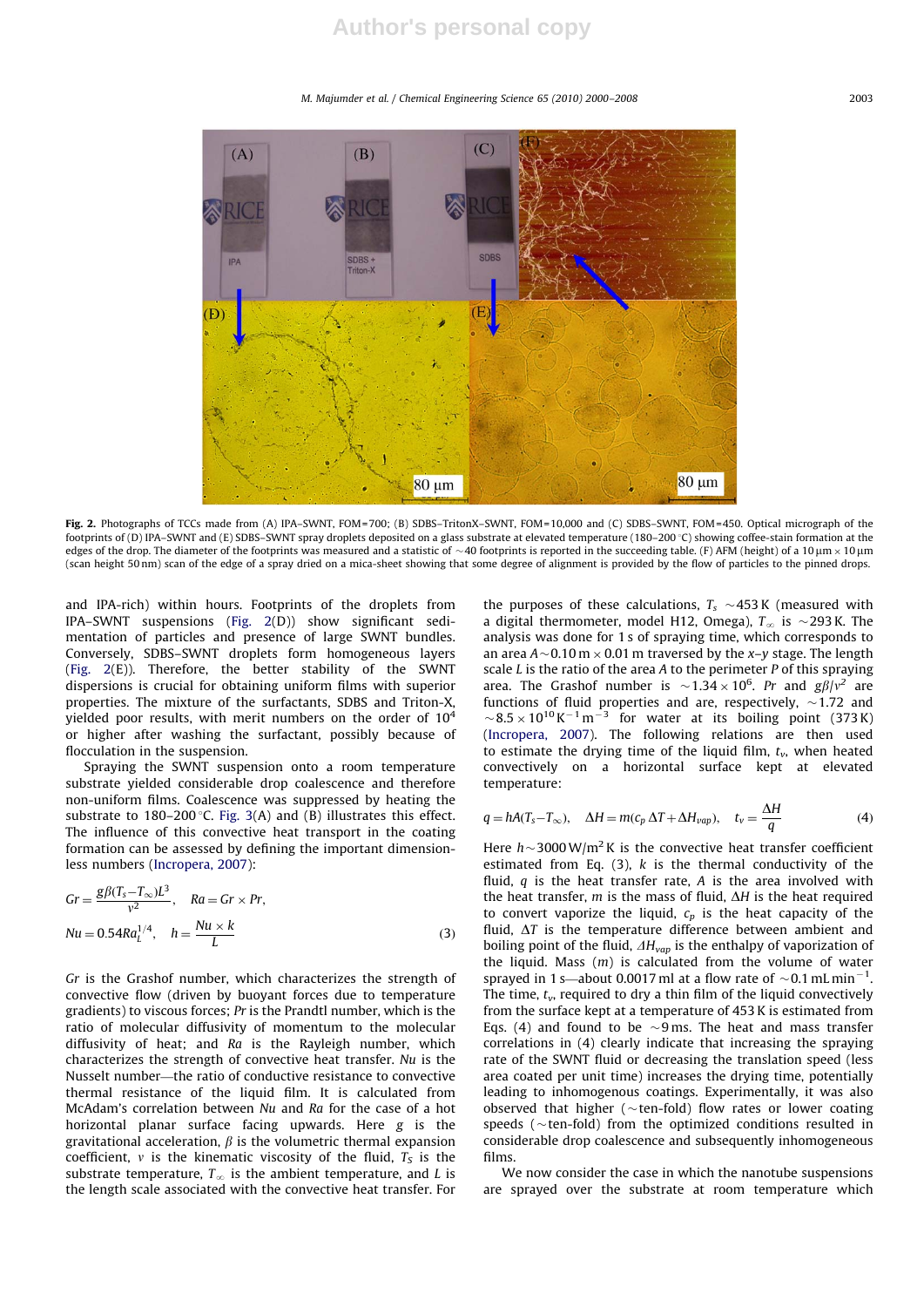#### 2004 M. Majumder et al. / Chemical Engineering Science 65 (2010) 2000–2008



Fig. 3. Photograph of films formed by spraying at (A) room temperature and (B) at 180–200 °C. Considerable coalescence leading to formation of large droplets occurs at room temperature; while at elevated temperature the convective drying time-scale arrests the formation of large mm-scale drops. Optical image (C) showing a quadrant of an mm-scale drop after drying. Inset D: At higher temperature, the drop coalescence is arrested and a coating (scale bar is 35 µm) with a homogeneous microstructure is formed. Scanning electron micrograph (D) of the spray-coated SWNT films showing interconnected SWNT bundles and (E) is the AFM image scanned over an area formed. Scanning electron micrograph (D) of the spray-coated SWNT fi  $1 \mu m \times 1 \mu m$ , height of scan 50 nm—some degree of alignment is seen.

evidently leads to the formation of inhomogenous films (see Fig. 3(A)). During evaporative drying, mass transfer from the liquid to the vapor state is substantially slower than the case of drying under convective conditions. Duggal et al. (2006) determined that, in the case of  $1 \mu$ l drops of SWNTs stabilized in water by pluronic F68, with  $\sim$ 2 mm initial footprint radius, and at room temperature, the drying time is  $\sim$ 600s and the evaporation rate is  $\sim$ 2  $\times$  10<sup>-12</sup> m<sup>3</sup> s<sup>-1</sup>. Evaporation from a droplet is a diffusion-limited process and the rate, in general, depends linearly on the radius of the drop (Deegan et al., 2000). Therefore, the evaporation rate of a similar suspension with  $\sim$  50  $\mu$ m drop-footprint diameter (measured footprint diameter of SDBS–SWNT suspension on glass—see Table 1) is  $\sim$ 2.56  $\times$  10<sup>-14</sup> m<sup>3</sup> s<sup>-1</sup>. Using a simple volumetric argument for individual spherical droplets of  $\sim$ 11.2  $\mu$ m diameter (volume  $\sim$ 7  $\times$  10<sup>-16</sup> m<sup>3</sup>) generated by the ultrasonic generator, with similar evaporation rate at room temperature, would dry completely in  $\sim$  27 ms.

It is worthwhile to compare these drying time-scales with drop-coalescence time-scale especially in this case when large areas are to be coated with multiple spray drops. The estimated time-scale  $\sim$  ( $\rho D^3/8\sigma$ )<sup>1/2</sup> for surface tension-driven drop coalescence (Wu et al., 2004) of  $\sim$  11.2 µm pendant drops of SWNT– SDBS is in the order of microseconds. Therefore, the drying time-scale (either milliseconds for the convective drying or tens of milliseconds for evaporative drying) suggests that surface tension-driven drop coalescence during the spraying or after deposition on the substrate is faster than drying. The contact angle of the impinging droplets on the substrate also influences the droplet coalescence significantly (smaller contact angle produced larger droplet footprints—see Table 1). The relaxation speed of sessile drops on a surface has been observed to depend strongly on the contact angle and shows higher coalescing speed for lower contact angle droplets (Narhe et al., 2004). Because the diameter of the droplet footprint should be directly related to the speed of this relaxation process, our observation of the decrease in the size of the footprints with decreasing wettability of the suspension is an indication of sessile droplet coalescence on the surface. Therefore, the occurrence of sessile drop coalescence explains why the footprints of the spray droplets in the case of convective drying are significantly larger than the droplets generated by the ultrasonic generator (compare estimated diameter of droplet vs. diameter of footprint—Table 1) and also why the droplets can grow to mm-scale sizes (or larger) in the case of evaporative drying (Fig. 3(B)). Drop coalescence is followed by contact line pinning and loss of the solvent due to drying.

The microstructure of the coating evolves during the drying of the solvent, as the colloidal particles are transported to the pinned edges leading to the formation of 'coffee-rings' (Deegan et al., 2000). This particle transport mechanism is based on the differential solvent loss rates at the edges and the centers of the drops. Faster mass loss at the edges cause liquid to flow from the center to the edges and carries with itself the particles to the droplet edges (Deegan et al., 1997). However, a significant difference during drying of one-dimensional materials such as SWNTs, compared to spherical colloidal particles, is the reduced rotational mobility which tends to radially align the SWNTs at the pinned edges (Li et al., 2006). The atomic force microscope (AFM) image of the SWNT droplets dried on the mica substrate (Fig. 2(E)) shows that such ordered structures are indeed present in nanoscale domains, most likely at the edges of the drops, although such alignment is masked at the macro-scale due to overlapping droplets, and a rather inter-connected network is observed (Fig.  $3(D)$  and  $(E)$ ). Thicker rings (Fig.  $3(C)$ ) are also observed for the case of evaporative drying, as the width of the ring stains are known to follow a power-law growth with time (Deegan et al., 1997). This is in sharp contrast to the convective drying case, where a much thinner layer of deposit is formed at the edge of the drops—the process being arrested by the shorter drying time (Fig. 2(E)).

Mass transfer effects based on Marangoni flows can be active during the coating formation. Such flows can arise due to surface tension gradients generated by gradients of temperature or concentration of a surface active species. The temperature-induced Marangoni number may be estimated from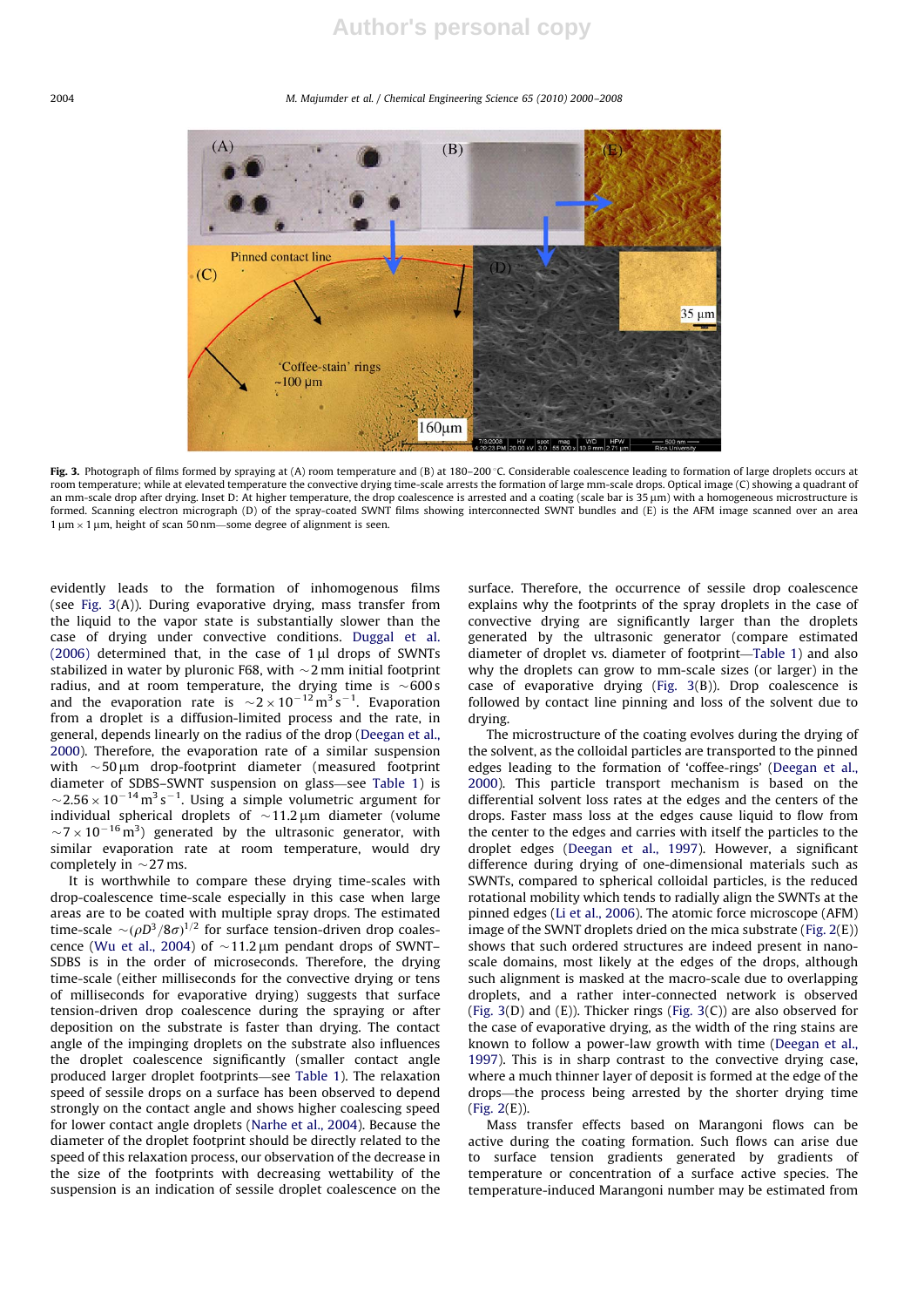(D'Aubeterre et al., 2005)

$$
Ma = \frac{\partial \sigma}{\partial T} \frac{d(T_s - T_\infty)}{\mu \alpha} \tag{5}
$$

where *d* is the height (  $\sim$  0.9 µm) of the liquid film (1  $\times$  10<sup>-9</sup> m<sup>3</sup> of the coating formulation is sprayed over an area of  $\sim$  1.1  $\times$  10 $^{-3}$  m $^2$ in 1 s),  $d\sigma/dT$  for water (Savino et al., 2002) is at most  $1 \times 10^{-3}$ N m<sup>-1</sup> K<sup>-1</sup>,  $\mu$  is the viscosity of the SWNT-SDBS suspension  $\sim$  6.5  $\times$  10<sup>-3</sup> kg m<sup>-1</sup> s<sup>-1</sup> (see Supplemental Section S2),  $\alpha$  is the thermal diffusivity of water (Incropera, 2007)  $\sim$ 0.17  $\times$ 10<sup>-6</sup>m<sup>2</sup>  $s^{-1}$ . This leads to  $Ma \sim 1.63 \times 10^2$ , while the Rayleigh number estimated from heat transfer correlations is  $Ra \sim 2.3 \times 10^6$ . Marangoni flows can be competitive with convective flows when the Bond number (Bd=Ra/Ma) is below 1 (D'Aubeterre et al., 2005). Our estimate  $(Bd=1.4 \times 10^4)$  indicates that convection dominates over Marangoni flow. The second type of Marangoni flow, where the surface tension gradient is driven by change in concentration, is also unlikely to be significant. Although the concentration of the surfactants change during solvent drying, the surface tension of the liquid droplets should remain essentially unchanged because the concentration of surfactants at the start of the drying is already much higher than the cmc of the surfactant solution (0.07 wt%) (Miller and Neogi, 1985).

The importance of droplet splashing and deposition can be assessed through the Ohnesorge (dimensionless viscosity) and Weber (dimensionless speed) numbers. The rule of thumb is that splashing is suppressed at low Weber number (Yarin, 2006). A dimensionless value  $K$  can be derived from the characteristic Reynolds, Ohnesorge and Weber numbers for the system:

$$
We = \frac{\rho DV_0^2}{\sigma}, \quad \text{Re} = \frac{\rho DV_0}{\mu}, \quad \text{Oh} = \frac{We^{1/2}}{\text{Re}}, \quad K = We \, \text{Oh}^{-2/5} \tag{6}
$$

where  $D$  is the diameter and  $V_0$  is the velocity of the liquid droplet.

Mundo et al. (1995) state that when  $K < K_{th}$ =657.48, deposition occurs instead of splashing. The air velocity in our experiments is calculated from the known flow rate (direct reading front panel flowmeter, Cole Parmer) and an estimate of the steering-air outlet nozzle diameter ( $\sim$ 5 mm). Although the drops do not accelerate to the full air velocity, this value serves as a reasonable and conservative estimate for the purposes of the dimensionless groups. The We and Re numbers are calculated from measured SWNT–SDBS physical properties (Table 1), calculated drop diameter, and measured viscosity of the dispersion ( $\sim$ 6.5 mPas, Supplemental Section S2). Based on this estimation, the value of K for SDBS–SWNT droplets is  $\sim$  188, well below the threshold for splashing. Moreover, the optical micrographs of the footprint of the droplets of SWNT–SDBS suspensions on the glass surface show spherical shapes with smooth edges; the absence of significant sharp edges or peripheral droplets corroborates that splashing does not occur in our experimental conditions.

Using the optimal SDBS–SWNT formulation, we investigated further the possibility of splashing by increasing velocity of the steering air (thereby increasing We). Because droplets may coalesce during spraying, the following estimates of We and  $K$  may be low. Yet, the experiments reveal two important



Fig. 4. (A) Effect of sonication time on the performance of the TCCs formed by the spraying process. (B) Raman spectra (using 785 nm laser) of the SWNT films made from 5 and 120 min of sonication show insignificant difference in the  $D_{peak}/G_{peak}$  ratio.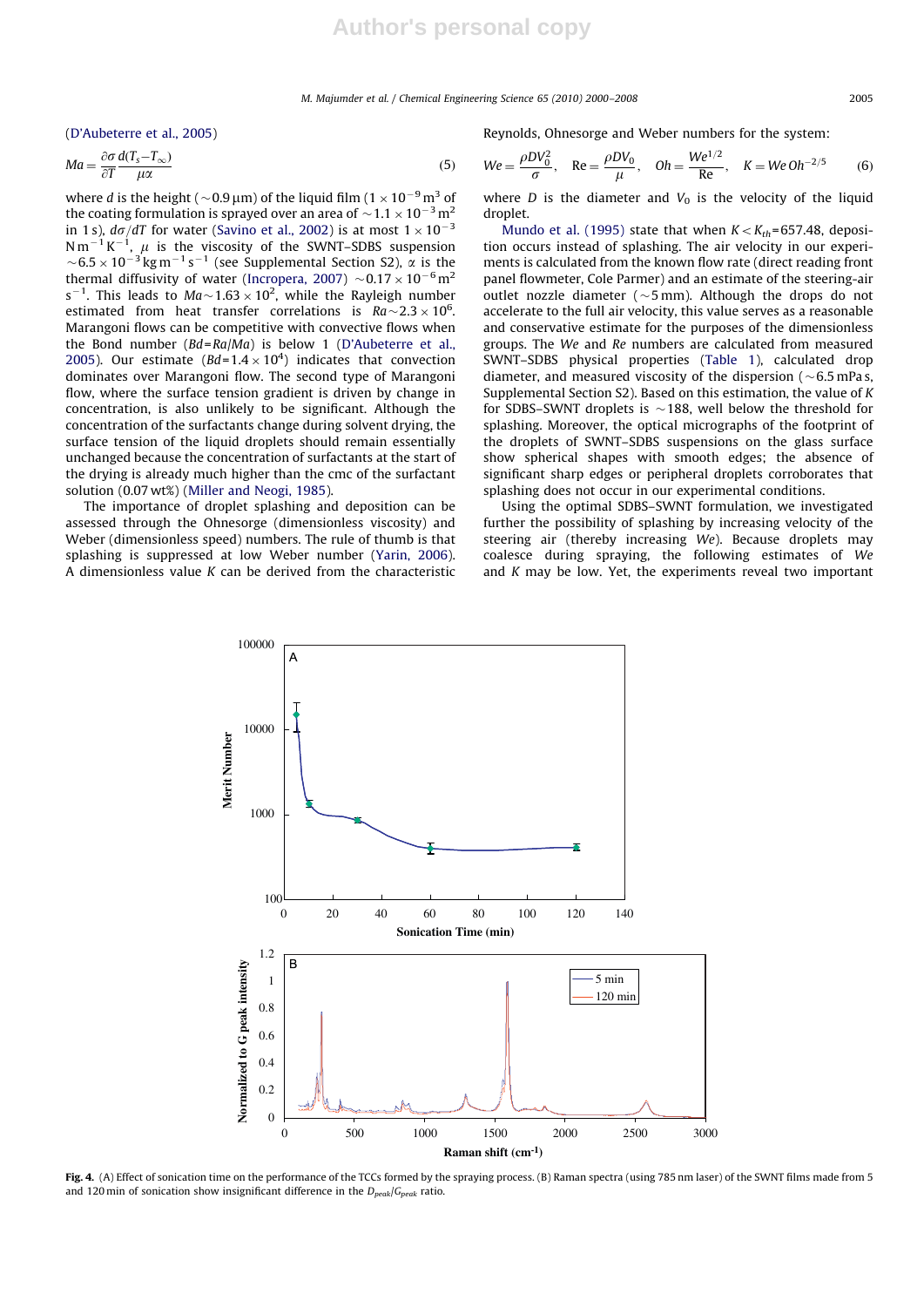observations. Optical images of the dried footprints show no sign of splashing even when  $K$  ( $\sim$ 1170) is significantly above transition value (see Supplemental Section S3). Moreover, the footprint of the droplets shrinks with increasing We, indicating that droplets break (likely during the flight from the nozzle to the substrate) at higher velocity, but splashing is delayed (Liu, 2000). One potential cause for delayed splashing is extensional viscosity enhancement due to the SWNTs—the phenomenon has been observed recently in samples of  $\sim$ 0.05 wt% of CNT in epoxy-resin (Ma et al., 2008). Recently some authors have claimed the fabrication of ultrasmooth ( $\sim$ 3nm rms roughness) (Tenant et al., 2009) of SWNT films using an ultrasonic spray process. It is likely that the absence of splashing as evidenced here is the reason for this important attribute.

## 3.2. Effect of sonication time on TCC performance

The quality of the colloidal suspension has a deep influence on the properties of the coatings. In coating fluids, the SWNTs are aggregated into bundles substantially longer and thicker than individual SWNTs. Coating fluid preparation involves sonicating the SWNTs, which at the same time break bundles but also shorten the SWNTs (Badaire et al., 2004). Hecht et al. (2006) experimentally determined the relationship between SWNT bundle length  $L$ , average diameter  $D_b$  and film electrical conductivity. Using SWNT bundles as long as  $20-30 \,\mu m$  (individual SWNTs were  $\sim$ 3-4  $\mu$ m in length), they observed that conductivity scales with  $L^{1.46}$ , i.e., longer bundles yield higher conductivity. Assuming that the nanotube junctions limit the film conductivity, the same authors predicted that the conductivity should scale as  $(1/D_b^n)$ , where  $n \leq 2$ .

We studied the effect of sonication of the SWNT colloidal suspension on the film performance. Because we used HiPco tubes (number average length  $\sim$  500 nm) (Carver et al., 2005) we expect bundles shorter than those reported by Hecht et al. (2006). Fig. 4(a) shows that the figure of merit, i.e., the quality of the coatings, improves with sonication time. Raman spectra of films made with highly sonicated SWNTs show that sonication does not introduce defects in the SWNTs (the ratio of the intensity of the  $D_{peak}$  (  $\sim$  1290 cm $^{-1}$ ) to  $\,G_{peak}$  (1590 cm $^{-1})$  is unchanged ([Doorn et al., 2005). Because sonication simultaneously decreases the diameter and length of SWNT bundles, and because the figure of merit improves with sonication time, we conclude that the performance of spray-coated TCCs of HiPco SWNTs is limited by SWNT bundle diameter and not length.

## 3.3. Doping with acid vapors

After fabrication, washing of excess surfactants and acid doping substantially improves film properties. Removing surfactant by washing with alcohol–water mixtures decreases the electrical resistivity by  $\sim$  1–2 orders of magnitude. The performance of the films can be further improved by doping at  $\sim$  100 °C with acid vapors (97%  $H<sub>2</sub>SO<sub>4</sub>$  or 37% HCl, Fisher Scientific), which decreases the resistivity (see Table 2). Surfactant removal by acid

washing has been cited in the literature as likely cause for the increase in film conductivity (Geng et al., 2007). However, we find that conductivity increases by vapor doping, which cannot remove surfactant. Moreover,  $H_2SO_4$  exposure yields comparable conductivity increase in surfactant-free films made from IPA– SWNT as well as films made from SDBS–SWNT suspensions (see Table 2). Therefore, we believe that the conductivity increase is due to the intercalation of acid molecules into SWNT bundles, as in SWNT fibers (Zhou et al., 2005). A slightly different behavior is observed for the  $HNO<sub>3</sub>$ -doped films:  $HNO<sub>3</sub>$  acid-vapor treatment at RT for 6–12h yields a  $\sim$ 50% decrease in resistivity qualititatively consistent with the observations of Geng et al. (2007), but treatment at 80-100  $\degree$ C increases the resistivity from  ${\sim}$ 0.4 to  ${\sim}$ 152 k $\Omega$ sq<sup>-1</sup>. In these samples, Raman spectra of the treated film show higher defect density, indicated by the increase of the  $D_{peak}/G_{peak}$  ratio (Fig. 5). Conversely,  $H_2SO_4$ -vapor-doped films had low defect density (same  $D_{peak}/G_{peak}$  ratio as untreated films) and showed the best merit numbers  $\sim$ 95. Such films can find uses in cathode ray tubes or touch-screen applications.

## 4. Conclusion

In this paper, we have discussed how different physical processes act at various length- and time-scales to control the spray coating and properties of transparent, conductive SWNT films. Spray drops impinge on the coated surface without significant splashing, followed by sessile drop coalescence driven by surface tension and pinning of the edge of the drops, and finally transport of the SWNT bundles to the edges of the drops during drying of the solvent. Homogeneity in the films is attained by rapid heat and mass transfer, which suppress drop coalescence and coffee-stain formation at large length scales. During drying, SWNT bundles arrange radially with partial alignment at the edge of the droplets, but overlapping droplets mask this feature and generate a microstructure with an interpenetrating network of SWNT bundles.

The conductivity of the coatings increases (and the merit number decreases) with increasing sonication time indicating that the bundle diameter and not the bundle length is the limiting



Fig. 5. Raman spectra of SWNT coatings (using 785 nm laser) with sulfuric acid and nitric acid doping.

#### Table 2

Summary of acid-doping studies on the electrical resistivity of the transparent conductive coatings (TCCs) carried out in the apparatus shown in inset of Fig. 1 at 80-100 °C.

| Doping                         | Steps in         | Transparency   | Initial resistence                           | Final resistence                   | Percentage decrease                  |
|--------------------------------|------------------|----------------|----------------------------------------------|------------------------------------|--------------------------------------|
|                                | fabrication      | $(\%@550\,nm)$ | $(\Omega$ sq <sup>-1</sup> )                 | $(\Omega$ sq <sup>-1</sup> )       | (initial-final)/initial $\times$ 100 |
| H <sub>2</sub> SO <sub>4</sub> | IPA dispersion   | 72             | $2.1(+0.7) \times 10^3$ FOM-689              | $2.9(+0.1)10^{2}$ FOM-95           | 86%                                  |
| H <sub>2</sub> SO <sub>4</sub> | $SDBS + washing$ | 53             | 7.5( + 0.6) $\times$ 10 <sup>2</sup> FOM-476 | $1.5(\pm 0.06) \times 10^2$ FOM-95 | 80%                                  |
| HNO <sub>3</sub>               | $SDBS + washing$ | 50             | $6.9(+0.9) \times 10^2$ FOM-478              | Very high FOM-very high            | A large negative number              |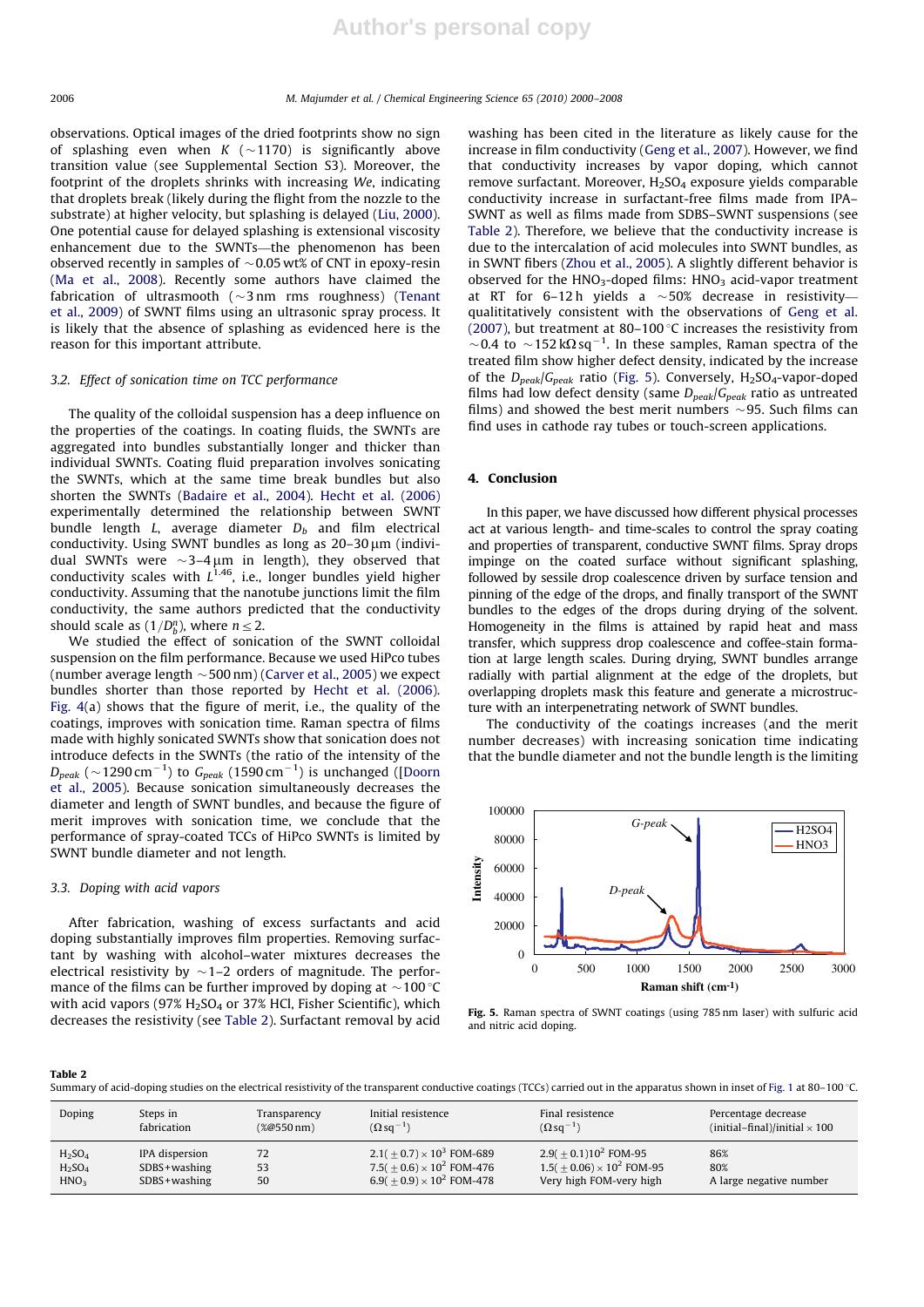factor for spray-coated SWNT films made from HiPco nanotubes. Acid doping with vapors of concentrated sulfuric acid and hydrochloric acid increases the conductivity of the coatings; however, vapors of nitric acid at  $\sim$  100 °C degrade the properties by introducing defect sites on the SWNTs.

Although demonstrated for planar substrates, a significant advantage of spray coating could be its potential application to curved, randomly shaped or uneven surfaces. Further fundamental studies on the formation of SWNT coatings will be the key for improved processing and application of SWNT films.

#### Notation

- TR transparency ratio
- R sheet resistance ( $\Omega$  sq<sup>-1</sup>).
- D droplet diameter (m)
- $f$  frequency (Hz)
- A area  $(m^2)$
- P perimeter (m)
- $L$  characteristic length  $(m)$
- G gravitational acceleration (m s<sup>-2</sup>)
- *v* kinematic viscosity  $(m^2 s^{-1})$
- h convective heat transfer coefficient  $(\text{W}\,\text{m}^{-2}\,\text{K}^{-1})$
- k thermal conductivity (W m<sup>-1</sup> K<sup>-1</sup>)
- $c_p$  heat capacity of water (J kg $^{-1}$  K $^{-1}$ )
- $m$  mass of water (kg)
- 
- $\Delta T$  temperature difference between ambient and boiling point of water  $\sim$  75 K
- $\Delta H_{\rm v}\;$  enthalpy of vaporization (J kg $^{-1})$
- D liquid film height (m)
- K splashing parameter
- Q heat transfer rate (W)
- $t_v$  evaporation time (s)
- $T<sub>S</sub>$  substrate temperature (K)
- $T_\infty$  ambient temperature (K)
- $V_0$  velocity of droplet  $(m s^{-1})$
- Bd bond number
- Gr Grashof number
- Ma Marangoni number
- Nu Nusselt number
- Oh Ohnesorge number
- Pr Prandtl number
- Ra Rayleigh number
- Re Reynolds number
- We Weber number
- List of symbols
- $\beta$  volumetric thermal expansion coefficient (K<sup>-1</sup>)
- $\mu$  dynamic viscosity (mPa s)
- $\rho$  liquid density (kg m<sup>-3</sup>)
- $\sigma$  surface tension (N m<sup>-1</sup>)

## Acknowledgments

We thank Dr. Micah Green for his help with the rheological measurements, Budhadipta Dan for valuable suggestions on film making, Dr. Pradeep Bhat for discussions on splashing and deposition of droplets, Prof. Lisa Biswal for help with the contact angle and surface tension measurements, and Prof. Jim Tour for help with the electrical measurements. We gratefully acknowledge funding from the Air Force Office of Scientific Research under Grant FA9550-06-1-0207, Air Force Research Laboratory under Grant 07-S568-0042-01-C1 and US Army Corps of Engineers Environmental Quality and Installation Program under Grant W912HZ-08-C-0054.

## Appendix A. Supplementary material

Supplementary data associated with this article can be found in the online version at doi:10.1016/j.ces.2009.11.042.

#### References

Armitage, N.P., Gabriel, J.C.P., Gruner, G., 2004. Quasi-Langmuir–Blodgett thin film deposition of carbon nanotubes. Journal of Applied Physics 95, 3228–3230.

- Badaire, S., Poulin, P., Maugey, M., Zakri, C., 2004. In situ measurements of nanotube dimensions in suspensions by depolarized dynamic light scattering. Langmuir 20, 10367–10370.
- Berger, H.L., 1998. Ultrasonic Liquid Atomization: Theory and Application. Partridge Hill Publishers, Hyde Park, NY.
- Bernholc, J., Brenner, D., Buongiorno Nardelli, M., Meunier, V., Roland, C., 2002. Mechanical and electrical properties of nanotubes. Annual Review of Materials Research 32, 347–375.
- Bronikowski, M.J., Willis, P.A., Colbert, D.T., Smith, K.A., Smalley, R.E., 2001. Gasphase production of carbon single-walled nanotubes from carbon monoxide via the HiPco process: A parametric study, J. Vac. Sci. Technol. A 19, 1800–1805.
- Carver, R.L., Peng, H., Sadana, A.K., Nikolaev, P., Arepalli, S., Scott, C.D., Billups, W.E., Hauge, R.H., Smalley, R.E., 2005. A model for nucleation and growth of single wall carbon nanotubes via the HiPco process: a catalyst concentration study. Journal of Nanoscience and Nanotechnology 5, 1035–1040.
- D'Aubeterre, A., Da Silva, R., Aguilera, M.E., 2005. Experimental study on Marangoni effect induced by heat and mass transfer. International Communications in Heat and Mass Transfer 32, 677–684.
- Dan, B., Irvin, G.C., Pasquali, M., 2009. Continuous and scalable fabrication of transparent conducting carbon nanotube films. ACS Nano 3, 835–843. Deegan, R.D., Bakajin, O., Dupont, T.F., Huber, G., Nagel, S.R., Witten, T.A., 1997. Capillary
- flow as the cause of ring stains from dried liquid drops. Nature 389, 827–829.
- Deegan, R.D., Bakajin, O., Dupont, T.F., Huber, G., Nagel, S.R., Witten, T.A., 2000. Contact line deposits in an evaporating drop. Physical Review E 62, 756.
- Doorn, S.K., Zheng, L., O'Connell, M.J., Zhu, Y., Huang, S., Liu, J., 2005. Raman spectroscopy and imaging of ultralong carbon nanotubes. The Journal of Physical Chemistry B 109, 3751–3758.
- Duggal, R., Hussain, F., Pasquali, M., 2006. Self-assembly of single-walled carbon nanotubes into a sheet by drop drying. Advanced Materials 18, 29–34.
- Ericson, L.M., Fan, H., Peng, H., Davis, V.A., Zhou, W., Sulpizio, J., Wang, Y., Booker, R., Vavro, J., Guthy, C., Parra-Vasquez, A.N.G., Kim, M.J., Ramesh, S., Saini, R.K., Kittrell, C., Lavin, G., Schmidt, H., Adams, W.W., Billups, W.E., Pasquali, M., Hwang, W.-F., Hauge, R.H., Fischer, J.E., Smalley, R.E., 2004. Macroscopic, neat, single-walled carbon nanotube fibers. Science 305, 1447–1450.
- Geng, H.-Z., Kim, K., So, K., Lee, Y., Chang, Y., Lee, Y., 2007. Effect of acid treatment on carbon nanotube-based flexible transparent conducting films. Journal of the American Chemical Society 129, 7758–7759.
- Green, A., Hersam, M., 2008. Colored semitransparent conductive coatings consisting of monodisperse metallic single-walled carbon nanotubes. Nano Letters, 1417–1422.
- Haacke, G., 1977. Transparent conducting coatings. Annual Review of Materials Science 7, 73–93.
- Hecht, D., Hu, L., Gruner, G., 2006. Conductivity scaling with bundle length and diameter in single walled carbon nanotube networks. Applied Physics Letters 89
- Hu, L., Hecht, D.S., Gruner, G., 2009. Infrared transparent carbon nanotube thin films. Applied Physics Letters 94, 081103.
- Hu, L., Hecht, D.S., Grüner, G., 2004. Percolation in transparent and conducting carbon nanotube networks. Nano Letters 4, 2513–2517. Incropera, D., Bergman, Lavine, 2007. Fundamentals of Heat and Mass Transfer,
- sixth ed John Wiley & Sons. Kaempgen, M., Duesberg, G.S., Roth, S., 2005. Transparent carbon nanotube
- coatings. Applied Surface Science 252, 425–429. Lang, R.J., 1962. Ultrasonic atomization of liquids. The Journal of the Acoustical
- Society of America 34, 6–8. Q., Zhu, Y.T., Kinloch, I.A., Windle, A.H., 2006. Self-organization of carbon
- nanotubes in evaporating droplets. Journal of Physical Chemistry B 110, 13926–13930.
- Liu, H., 2000. Science and Engineering of Droplets: Fundamentals and Applications. William Andrew Publishing, LLC, Norwich, New York, USA.
- Ma, A., Mackley, M., Chinesta, F., 2008. The microstructure and rheology of carbon nanotube suspensions. International Journal of Material Forming 1, 75–81.
- Ma, W., Song, L., Yang, R., Zhang, T., Zhao, Y., Sun, L., Ren, Y., Liu, D., Liu, L., Shen, J., Zhang, Z., Xiang, Y., Zhou, W., Xie, S., 2007. Directly synthesized strong, highly conducting, transparent single-walled carbon nanotube films. Nano Letters 7, 2307–2311.